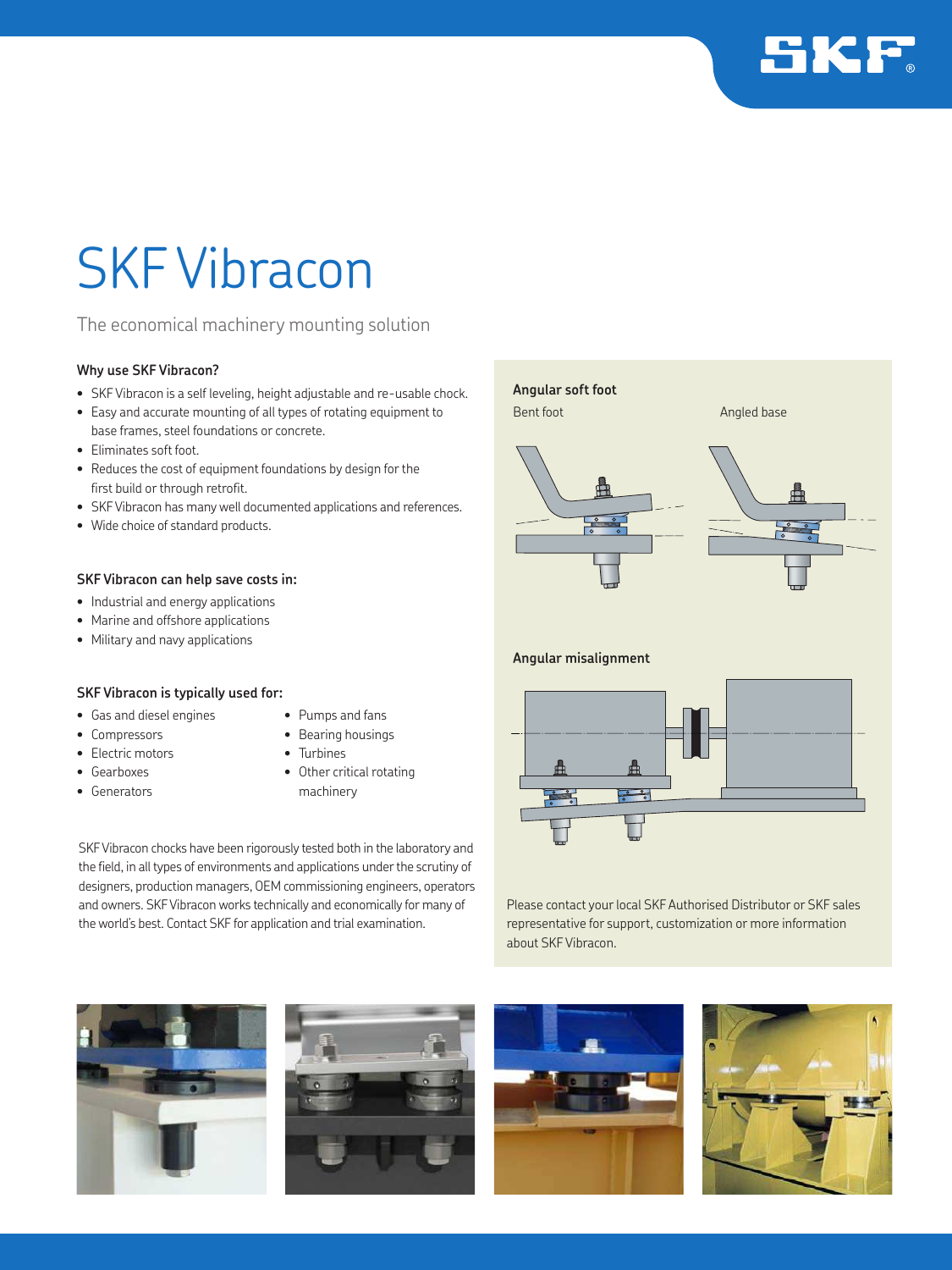

## **Carbon steel chocks** (-CS)

The SKF Vibracon adjustable chock has many configurations and material options to satisfy technical concerns, the carbon steel models being suitable for indoor use. Additives are added to the mating surfaces providing initial protection before and during installation and avoid seizing of the parts when rotated. The products provide an economic solution for environmentally less demanding applications, while guaranteeing a lifetime reliable chocking.



## **Surface treated chocks** (-CSTR)

Many installations where the SKF Vibracon chocks are applied can be found in tough, humid and salty climates, where protection against corrosion is recommended. To cater for this need, SKF has been testing different solutions resulting in the surface treated SKF Vibracon chock. All parts are treated individually to guarantee an optimal result, consistent quality and extended corrosion protecting capabilities.



## **Stainless steel chocks** (-SS)

In harsh conditions, where requirements cannot be met by carbon steel surface treated chocks, the stainless steel chocks will be the solution. Mating surfaces are treated with additives to avoid seizing of the parts when rotated.

#### **Technical data**

| Designation              |              |                   | M<br><b>Bolt</b><br>size | A<br>min.<br>height | A<br>nominal<br>height | A<br>max.<br>height | Min.<br>reduced<br>height 1) | $d_1$<br>diameter | d <sub>2</sub><br>bolt hole | $d_k$<br>key<br>holes | Pitch          | <b>Mass</b> |
|--------------------------|--------------|-------------------|--------------------------|---------------------|------------------------|---------------------|------------------------------|-------------------|-----------------------------|-----------------------|----------------|-------------|
|                          |              |                   | Metric                   | mm                  | mm                     | mm                  | mm                           | mm                | mm                          | mm                    | mm             | kg          |
| <b>SM12-CS</b>           | SM12-CSTR    | <b>SM12-SS</b>    | M12                      | 30                  | 34                     | 38                  | 23                           | 60                | 17                          | 6                     | $\mathbf{1}$   | 0,6         |
| <b>SM 16 - CS</b>        | SM16-CSTR    | <b>SM16-SS</b>    | M16                      | 35                  | 40                     | 45                  | 26                           | 80                | 21                          | 6                     | 1,5            | 1,2         |
| <b>SM 20 - CS</b>        | SM 20 - CSTR | SM 20-SS          | M20                      | 40                  | 45                     | 50                  | 31                           | 100               | 25                          | 8                     | $\overline{c}$ | 2,2         |
| <b>SM 24 - CS</b>        | SM 24 - CSTR | <b>SM 24 - SS</b> | M24                      | 45                  | 51                     | 57                  | 34                           | 120               | 31                          | 8                     | $\overline{c}$ | 3,5         |
| SM 30 - CS               | SM30-CSTR    | SM 30-SS          | M30                      | 50                  | 56                     | 62                  | 39                           | 140               | 37                          | 10                    | $\overline{c}$ | 5,3         |
| <b>SM36-CS</b>           | SM36-CSTR    | SM 36 - SS        | M36                      | 55                  | 61                     | 67                  | 44                           | 160               | 44                          | 10                    | $\overline{2}$ | 7,5         |
| <b>SM 42 -CS</b>         | SM 42 - CSTR | SM 42 - SS        | M42                      | 60                  | 66                     | 72                  | 49                           | 190               | 50                          | 10                    | $\overline{2}$ | 12,0        |
| <b>SM 48 - CS</b>        | SM 48-CSTR   | SM 48-SS          | M48                      | 70                  | 77                     | 85                  | 56                           | 220               | 60                          | 10                    | 3              | 17,0        |
| <b>SM 56 - CS</b>        | SM 56 - CSTR | SM 56-SS          | M56                      | 75                  | 82                     | 90                  | 61                           | 230               | 66                          | 12                    | 3              | 23,0        |
| <b>SM 64 -CS</b>         | SM 64 - CSTR | <b>SM 64 - SS</b> | M64                      | 80                  | 87                     | 95                  | 66                           | 250               | 74                          | 12                    | 3              | 27,0        |
| SKF Vibracon low profile |              |                   |                          |                     |                        |                     |                              |                   |                             |                       |                |             |
| SM 16 LP-ASTR            |              |                   | M16                      | 20                  | 25                     | 30                  | 20                           | 80                | 21                          | 6                     | 1,5            | 0,6         |
| SM 20 LP-ASTR            |              |                   | M20                      | 20                  | 25                     | 30                  | 20                           | 100               | 25                          | 6                     | $\overline{c}$ | 0,9         |
| SM 24 LP-ASTR            |              |                   | M24                      | 20                  | 25                     | 30                  | 20                           | 120               | 31                          | 6                     | $\overline{c}$ | 1,3         |
| SM 30 LP-ASTR            |              |                   | M30                      | 20                  | 25                     | 30                  | 20                           | 140               | 37                          | 6                     | $\overline{c}$ | 1,8         |
| SM 36 LP-ASTR            |              |                   | M36                      | 30                  | 35                     | 40                  | 30                           | 160               | 44                          | 6                     | $\overline{2}$ | 3,7         |
| SM 42 LP-ASTR            |              |                   | M42                      | 35                  | 40                     | 45                  | 35                           | 190               | 50                          | 6                     | $\overline{c}$ | 6,2         |





1) Minimum reduced height can be reached by machining the centre and bottom SKF Vibracon SKF Vibracon SKF Vibracon low profile part of the SKF Vibracon chock on a lathe.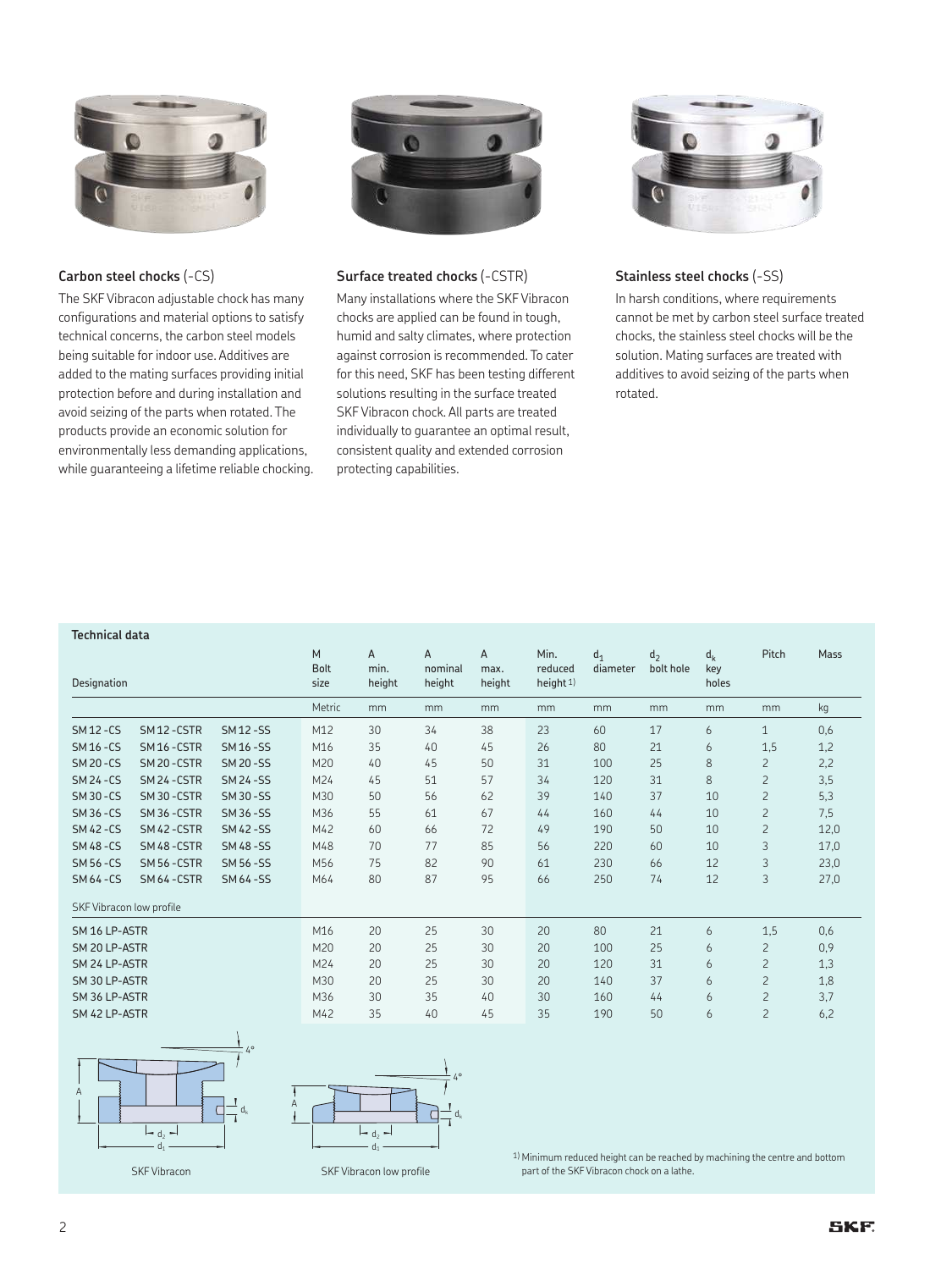

#### **SKF Vibracon low profile** (-ASTR)

The low profile elements offer an economic solution for repair projects or fixed design systems where expensive milled chocks, shims or epoxy resins were applied previously. SKF Vibracon low profile configuration addresses those applications where the chock height between the foundation and component has been established by the previous design. Most of the other chocking methods are timeconsuming and do not support the life cycle needs of the machine owners and installation activities on a tight schedule.



Diameter of the foundation bolt (M) **Step 2** Available chocking height (A)

**Step 3** Check environmental conditions



Vibracon selection tool

www.mapro.skf.com/vibracon

The SKF Vibracon selection tool provides a calculation tool to determine the most suitable SKF Vibracon chock for your application.

#### **Technical data**

|                          |              |                   | <b>Bolt size</b> | Tightening   | <b>Bolt size</b> | Tightening   | Max.         | Machine<br>load <sup>3</sup> | Proof<br>load(4) |
|--------------------------|--------------|-------------------|------------------|--------------|------------------|--------------|--------------|------------------------------|------------------|
| Designation              |              |                   |                  | torque $1$ ) |                  | torque $1$ ) | bolt size 2) |                              |                  |
|                          |              |                   | Metric           | Nm           | Metric           | <b>Nm</b>    | Metric       | kN                           | kN               |
| <b>SM12-CS</b>           | SM12-CSTR    | <b>SM12-SS</b>    | M12              | 85           | M14              | 110          | M16          | 8                            | 160              |
| $SM16 - CS$              | SM16-CSTR    | SM 16 - SS        | M16              | 215          | M18              | 270          | M20          | 15                           | 175              |
| <b>SM 20 - CS</b>        | SM 20 - CSTR | SM 20 - SS        | M20              | 420          | M22              | 500          | M24          | 25                           | 250              |
| <b>SM 24 -CS</b>         | SM 24 - CSTR | <b>SM 24 - SS</b> | M24              | 730          | M27              | 890          | M30          | 35                           | 420              |
| <b>SM30-CS</b>           | SM 30-CSTR   | SM 30-SS          | M30              | 1460         | M33              | 1745         | M36          | 60                           | 600              |
| <b>SM36-CS</b>           | SM36-CSTR    | SM 36 - SS        | M36              | 2570         | M39              | 3000         | M42          | 90                           | 775              |
| <b>SM 42 - CS</b>        | SM 42-CSTR   | SM 42 - SS        | M42              | 4 1 2 5      | M45              | 4995         | M48          | 120                          | 1275             |
| <b>SM 48 - CS</b>        | SM 48-CSTR   | SM 48-SS          | M48              | 6 2 1 0      | M52              | 7175         | M56          | 160                          | 1 3 0 0          |
| <b>SM 56 - CS</b>        | SM 56-CSTR   | SM 56-SS          | M <sub>56</sub>  | 10035        | M60              | 10 3 6 0     | M64          | 225                          | 1750             |
| <b>SM 64 -CS</b>         | SM 64 - CSTR | SM 64-SS          | M64              | 15 1 65      | M68              | 16 3 20      | M72          | 300                          | 1900             |
| SKF Vibracon low profile |              |                   |                  |              |                  |              |              |                              |                  |
| SM 16 LP-ASTR            |              |                   | M16              | 215          | M18              | 270          | M20          | 15                           | 255              |
| SM 20 LP-ASTR            |              |                   | M20              | 420          | M22              | 500          | M24          | 25                           | 270              |
| SM 24 LP-ASTR            |              |                   | M24              | 730          | M27              | 890          | M30          | 35                           | 310              |
| SM 30 LP-ASTR            |              |                   | M30              | 1460         | M33              | 1745         | M36          | 60                           | 475              |
| SM 36 LP-ASTR            |              |                   | M36              | 2570         | M39              | 3000         | M42          | 90                           | 1000             |
| SM 42 LP-ASTR            |              |                   | M42              | 4 1 2 5      | M45              | 4995         | M48          | 120                          | 1625             |

1) Torque values are valid for bolts with metric thread, material grade 8.8, yield strength >640 N/mm2, oil lubricated thread courses and nut mating surfaces without slide additives. 2) Optional bolt size. For an engineered solution, please contact vibracon@skf.com.

3) Machine load is the sum of the weight of the component and the dynamic forces on the SKF Vibracon for the heaviest loaded position, multiplied by a safety factor.

4) Proof load is the tested load which can be applied on the SKF Vibracon chock at maximum height before plastic deformation will occur. Exceeding the proof load will permanently deform the element, rendering it no longer adjustable. This is a tested load for SKF Vibracon surface treated chocks only.